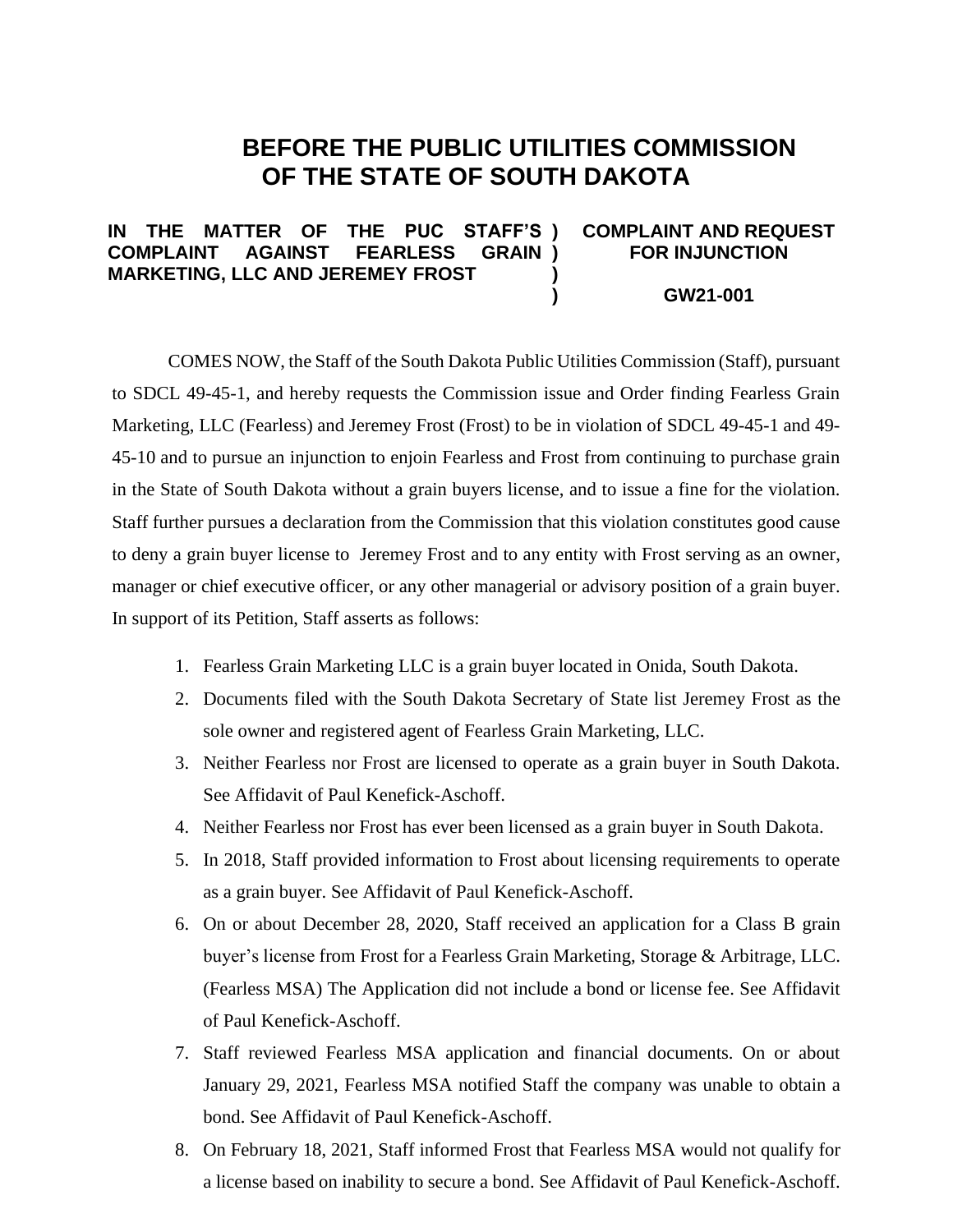- 9. On February 18, 2021, Staff reached out to Frost to again explain the state licensing requirements and cautioned not to purchase grain without a valid license. See Affidavit of Paul Kenefick-Aschoff.
- 10. Staff continued to monitor Fearless and Frost and on or about March 10 2021, Staff became aware that Fearless may again be purchasing grain without a license. Staff opened an investigation and began a full inspection of Fearless' books. See Affidavit of Sarah McIntosh.
- 11. On March 17, 2021, Staff conducted an inspection of Fearless. See Affidavit of Sarah McIntosh.
- 12. Through its investigation of Fearless, Staff learned that Fearless has made more than 23 purchases of grain without a license going back to at least July 8, 2020. See Affidavit of Sarah McIntosh.
- 13. Through its investigation, Staff learned that Fearless/Frost had not provided payment for a number of these purchases within 30 days of delivery, as required by SDCL 49-  $45-10$ .
- 14. On March 17, 2021, after learning of these purchases, Staff reached out to Fearless and Frost indicating Staff found evidence of a violation and indicated Staff's willingness to work to resolve the matter, with the expectation Fearless and Frost cease grain buying activities.
- 15. On or about March 30, 2021 Staff became aware that Fearless/Frost had purchase contracts that were not disclosed to Staff on the March 17, 2021 inspection. See Paul Kenefick-Aschoff Timeline.

## **Legal Authority**

SDCL 49-45-1 provides:

Before transacting the business of a grain buyer in this state, a person shall obtain a grain buyer license from the commission. A violation of this section is a Class 1 misdemeanor. Each purchase of grain without a license is a separate offense.

Operation as a grain buyer without a license may be enjoined upon complaint of the commission. In addition, the commission may assess a civil fine against an unlicensed grain buyer in the amount of one thousand dollars for each purchase of grain up to a maximum fine of twenty thousand dollars.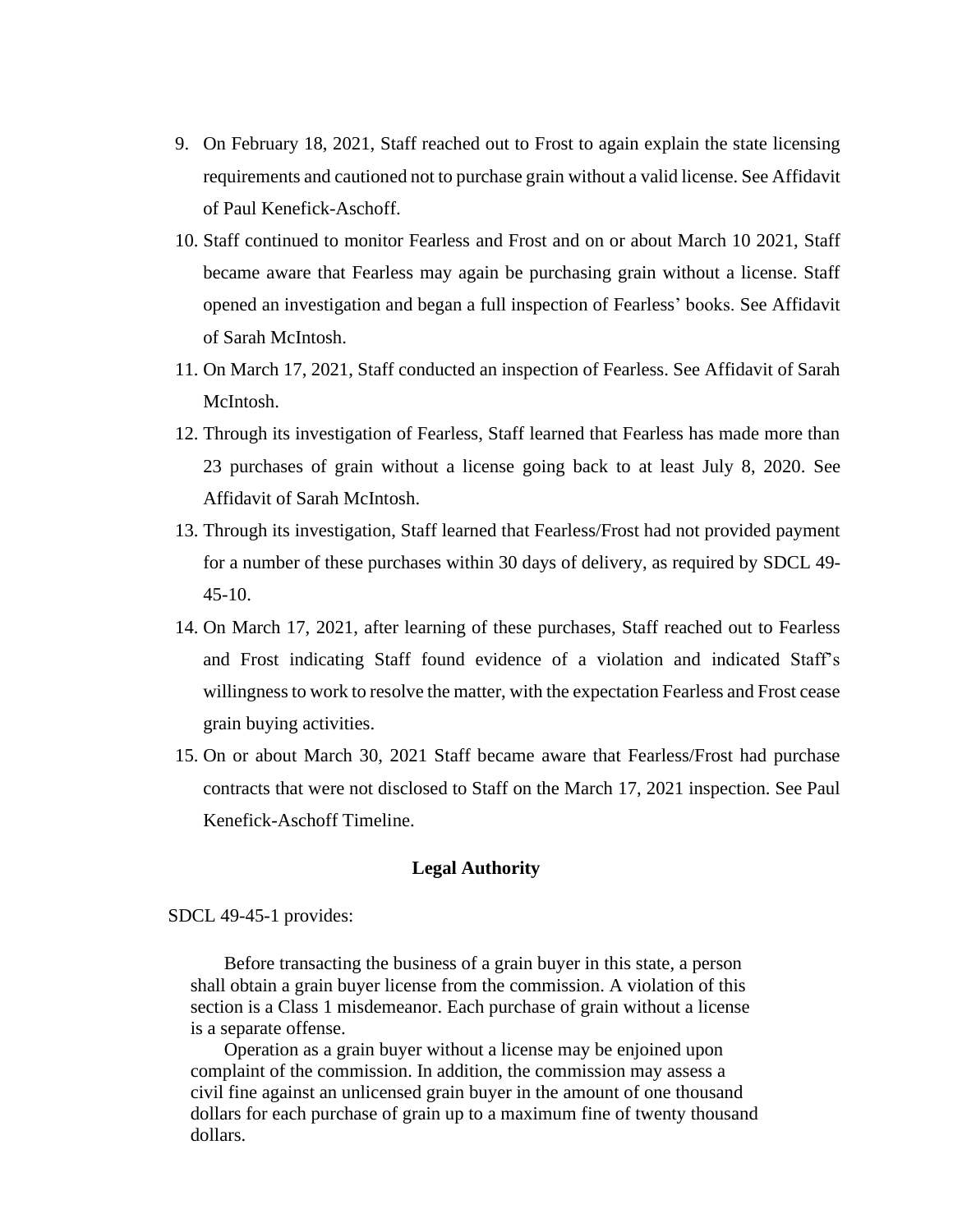SDCL 49-45-1.1(3) defines a grain buyer as "any person who purchases grain for the purpose of reselling the unprocessed grain or who purchased three hundred thousand dollars worth or more of grain directly from producers in a calendar year.

SDCL 49-45-10 provides:

A grain buyer shall pay the purchase price to the owner or the owner's agent for grain upon delivery or demand of the owner or agent unless payment is to be made in accordance with the terms of a voluntary credit sale which complies with the requirements of this chapter and rules promulgated thereto. Full payment of any cash purchase shall be made by the grain buyer within thirty days of final delivery.

Fearless is a grain broker that purchased grain for resale on multiple occasions and with knowledge that staff considered the purchases fell under SDCL 49-45-1. Based on the conduct outlined in this complaint, Fearless acted as a grain buyer in South Dakota and is required to have a license. Therefore, each time Fearless purchased grain without a license, Fearless committed a separate violation, the penalty for which is one thousand dollars up to a maximum fine of twenty thousand dollars. Considering Frost and Fearless' seemingly blatant disregard for state law and Staff's warnings and the financial condition observed in the inspection, Staff believes Fearless and Frost's conduct put producers in undue risk of financial harm and therefore the maximum penalty should be imposed.

## **Conclusion**

WHEREFORE, the Staff respectfully requests the Commission find Fearless Grain Marketing, LLC to have committed a violation of SDCL 49-45-1 for each instance Fearless purchased grain in South Dakota without a license and issue the maximum permitted fine of \$20,000.

In addition, Staff requests the Commission issue a ruling that these violations constitute good cause to deny a grain buyer license to Jeremey Frost and to any entity with Frost serving as an owner, manager or chief executive officer, or any other managerial or advisory position of a grain buyer.

Further, given that Fearless/Frost have not complied with staff's request to cease grain buying activities and considering Fearless and Frost's financial situation poses an undue risk to